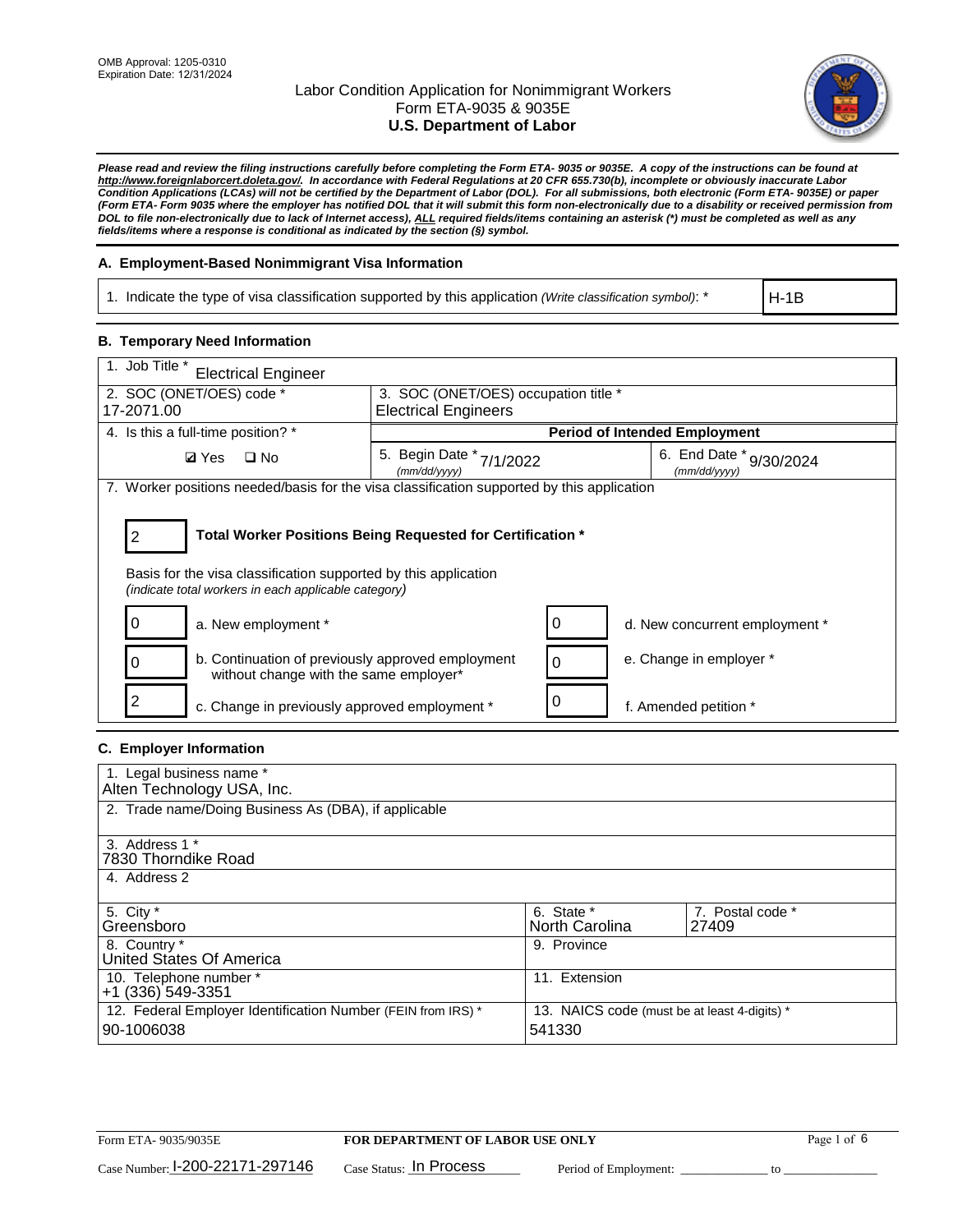

### **D. Employer Point of Contact Information**

**Important Note**: The information contained in this Section must be that of an employee of the employer who is authorized to act on behalf of the employer in labor certification matters. The information in this Section must be different from the agent or attorney information listed in Section E, unless the attorney is an employee of the employer.

| 1. Contact's last (family) name *                          | 2. First (given) name * |                        | 3. Middle name(s)         |
|------------------------------------------------------------|-------------------------|------------------------|---------------------------|
| <b>SWICK</b>                                               | Jeremy                  |                        | ---                       |
| 4. Contact's job title *<br>Corporate Immigration Attorney |                         |                        |                           |
| 5. Address 1 *<br>3221 W Big Beaver                        |                         |                        |                           |
| 6. Address 2<br><b>Ste 116</b>                             |                         |                        |                           |
| 7. City *<br>Troy                                          |                         | 8. State *<br>Michigan | 9. Postal code *<br>48084 |
| 10. Country *<br>United States Of America                  |                         | 11. Province           |                           |
| 12. Telephone number *                                     | Extension<br>13.        | 14. E-Mail address     |                           |
| +1 (248) 978-3588                                          |                         | jeremy.swick@alten.com |                           |

# **E. Attorney or Agent Information (If applicable)**

**Important Note**: The employer authorizes the attorney or agent identified in this section to act on its behalf in connection with the filing of this application.

| 1. Is the employer represented by an attorney or agent in the filing of this application? *<br>If "Yes," complete the remainder of Section E below. |  |                                     |                               |                              | <b>Ø</b> Yes | $\Box$ No         |                                                      |  |
|-----------------------------------------------------------------------------------------------------------------------------------------------------|--|-------------------------------------|-------------------------------|------------------------------|--------------|-------------------|------------------------------------------------------|--|
| 2. Attorney or Agent's last (family) name §                                                                                                         |  | 3. First (given) name $\S$          |                               |                              |              | 4. Middle name(s) |                                                      |  |
| <b>SWICK</b>                                                                                                                                        |  | Jeremy<br>---                       |                               |                              |              |                   |                                                      |  |
| 5. Address 1 §<br>jeremy.swick@alten.com                                                                                                            |  |                                     |                               |                              |              |                   |                                                      |  |
| 6. Address 2<br>3221 W Big Beaver                                                                                                                   |  |                                     |                               |                              |              |                   |                                                      |  |
| 7. City §<br>Troy                                                                                                                                   |  |                                     | 8. State §<br>Michigan        |                              |              | 48084             | 9. Postal code §                                     |  |
| 10. Country §<br>United States Of America                                                                                                           |  |                                     | 11. Province                  |                              |              |                   |                                                      |  |
| 12. Telephone number §                                                                                                                              |  | 13. Extension<br>14. E-Mail address |                               |                              |              |                   |                                                      |  |
| +1 (248) 519-4506                                                                                                                                   |  |                                     |                               | jeremy.swick@alten.com       |              |                   |                                                      |  |
| 15. Law firm/Business name §                                                                                                                        |  |                                     |                               | 16. Law firm/Business FEIN § |              |                   |                                                      |  |
| Alten Technology USA Inc                                                                                                                            |  |                                     |                               | 90-1006038                   |              |                   |                                                      |  |
| 17. State Bar number (only if attorney) §                                                                                                           |  |                                     |                               |                              |              |                   | 18. State of highest court where attorney is in good |  |
| P73431<br>Michigan                                                                                                                                  |  |                                     | standing (only if attorney) § |                              |              |                   |                                                      |  |
| 19. Name of the highest State court where attorney is in good standing (only if attorney) §                                                         |  |                                     |                               |                              |              |                   |                                                      |  |
| Circuit                                                                                                                                             |  |                                     |                               |                              |              |                   |                                                      |  |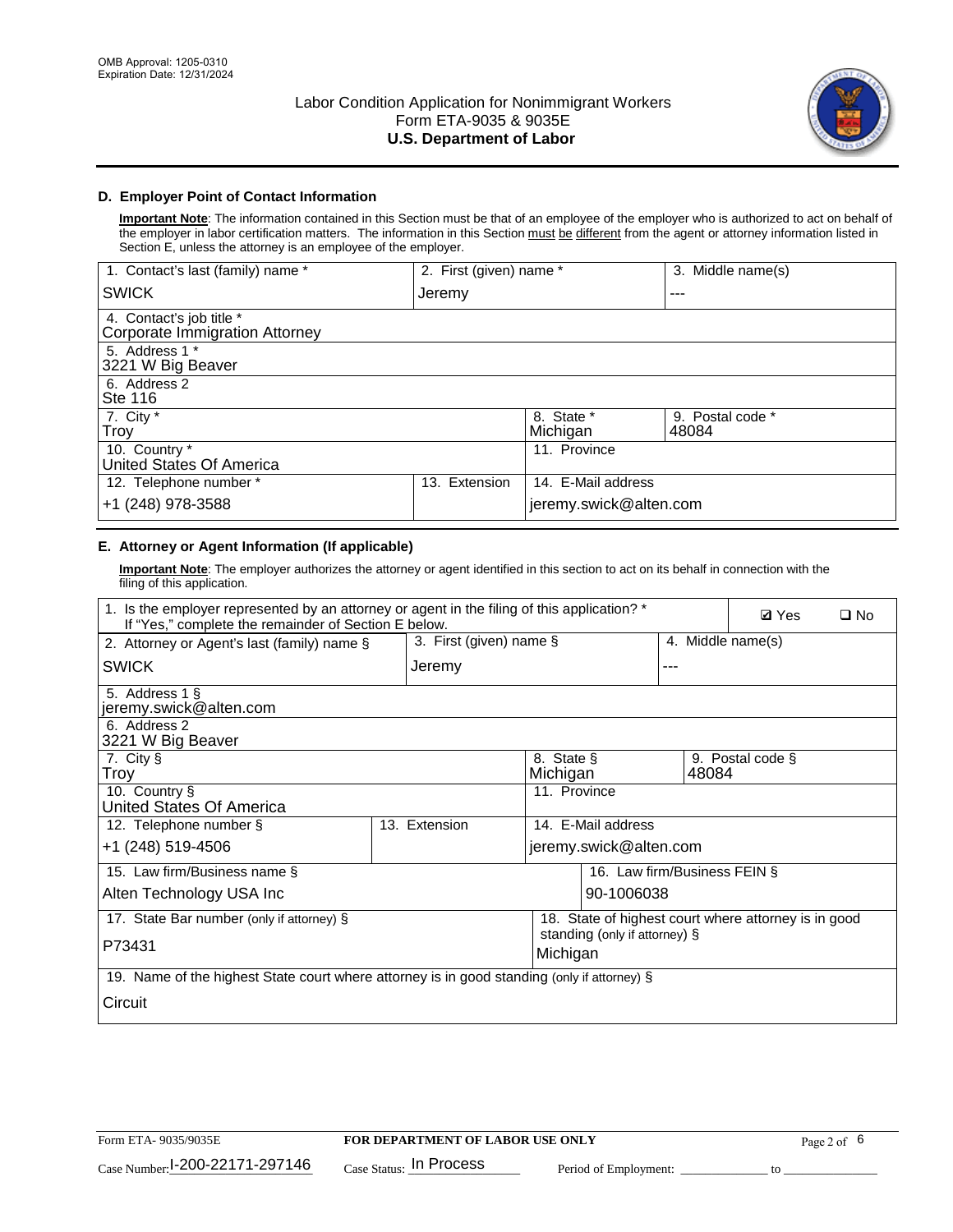

#### **F. Employment and Wage Information**

**Important Note**: The employer must define the intended place(s) of employment with as much geographic specificity as possible. Each intended place(s) of employment listed below must be the worksite or physical location where the work will actually be performed and cannot be a P.O. Box. The employer must identify all intended places of employment, including those of short duration, on the LCA. 20 CFR 655.730(c)(5). If the employer is submitting this form non-electronically and the work is expected to be performed in more than one location, an attachment must be submitted in order to complete this section. An employer has the option to use either a single Form ETA-9035/9035E or multiple forms to disclose all intended places of employment. If the employer has more than ten (10) intended places of employment at the time of filing this application, the employer must file as many additional LCAs as are necessary to list all intended places of employment. See the form instructions for further information about identifying all intended places of employment.

#### a.*Place of Employment Information* 1

| 1. Enter the estimated number of workers that will perform work at this place of employment under<br>the LCA.* | $\overline{2}$                                                                                                                 |  |                              |                      |                                          |  |
|----------------------------------------------------------------------------------------------------------------|--------------------------------------------------------------------------------------------------------------------------------|--|------------------------------|----------------------|------------------------------------------|--|
|                                                                                                                | 2. Indicate whether the worker(s) subject to this LCA will be placed with a secondary entity at this<br>place of employment. * |  |                              |                      |                                          |  |
|                                                                                                                | 3. If "Yes" to question 2, provide the legal business name of the secondary entity. §                                          |  |                              |                      |                                          |  |
|                                                                                                                | Sometrics Inc                                                                                                                  |  |                              |                      |                                          |  |
|                                                                                                                | 4. Address 1 *<br>909 N Pacific Coast Hwy                                                                                      |  |                              |                      |                                          |  |
| <b>Ste 860</b>                                                                                                 | 5. Address 2                                                                                                                   |  |                              |                      |                                          |  |
| 6. City $*$                                                                                                    | El Segundo                                                                                                                     |  | 7. County *<br>Los Angeles   |                      |                                          |  |
|                                                                                                                | 8. State/District/Territory *<br>California                                                                                    |  | 9. Postal code *<br>90245    |                      |                                          |  |
|                                                                                                                | 10. Wage Rate Paid to Nonimmigrant Workers *                                                                                   |  | 10a. Per: (Choose only one)* |                      |                                          |  |
|                                                                                                                | □ Hour □ Week □ Bi-Weekly □ Month ☑ Year<br>From $*$ $\frac{1}{3}$ 78000 00 To: $\frac{1}{3}$<br>84000 00                      |  |                              |                      |                                          |  |
|                                                                                                                | 11. Prevailing Wage Rate *                                                                                                     |  | 11a. Per: (Choose only one)* |                      |                                          |  |
|                                                                                                                | 77563 00<br>$\mathcal{S}$                                                                                                      |  |                              |                      | □ Hour □ Week □ Bi-Weekly □ Month 回 Year |  |
|                                                                                                                | Questions 12-14. Identify the source used for the prevailing wage (PW) (check and fully complete only one): *                  |  |                              |                      |                                          |  |
| 12.<br>$\overline{\phantom{0}}$                                                                                | A Prevailing Wage Determination (PWD) issued by the Department of Labor                                                        |  |                              |                      | a. PWD tracking number §                 |  |
| 13.                                                                                                            | A PW obtained independently from the Occupational Employment Statistics (OES) Program                                          |  |                              |                      |                                          |  |
| $\blacktriangledown$                                                                                           | a. Wage Level (check one): §                                                                                                   |  |                              | b. Source Year §     |                                          |  |
|                                                                                                                | ☑ ⊦<br>□⊪<br>$\square$ $\square$<br>$\Box$ IV<br>$\Box$ N/A                                                                    |  |                              | 7/1/2021 - 6/30/2022 |                                          |  |
| 14.<br>$\Box$                                                                                                  | A PW obtained using another legitimate source (other than OES) or an independent authoritative source                          |  |                              |                      |                                          |  |
|                                                                                                                | a. Source Type (check one): §<br>b. Source Year §<br>$\Box$ CBA<br>$\Box$ DBA<br>$\square$ SCA<br>$\Box$ Other/ PW Survey      |  |                              |                      |                                          |  |
|                                                                                                                | c. If responded "Other/ PW Survey" in question 14.a, enter the name of the survey producer or publisher §                      |  |                              |                      |                                          |  |
|                                                                                                                |                                                                                                                                |  |                              |                      |                                          |  |
|                                                                                                                | d. If responded "Other/ PW Survey" in question 14.a, enter the title or name of the PW survey §                                |  |                              |                      |                                          |  |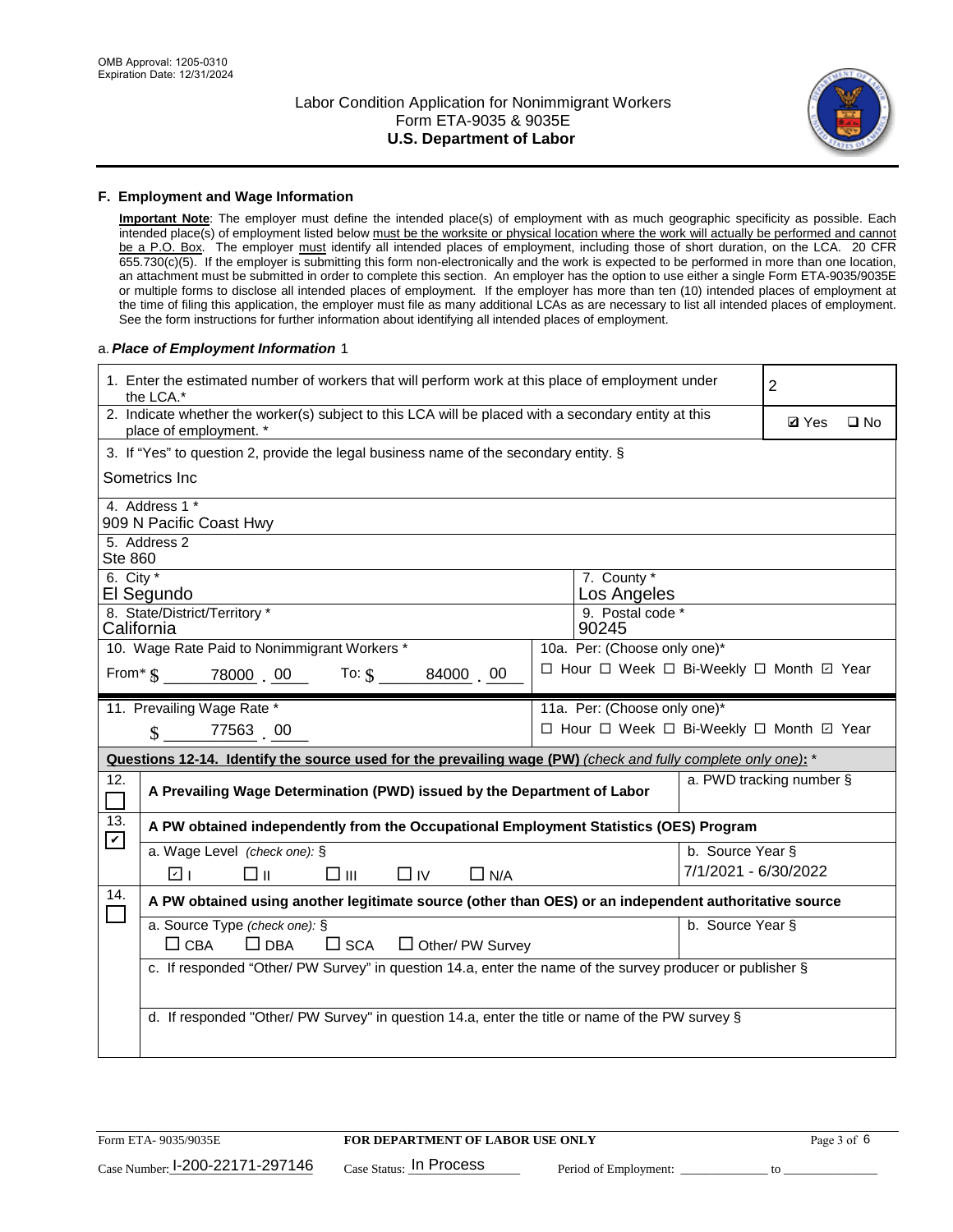

# **G. Employer Labor Condition Statements**

! *Important Note:* In order for your application to be processed, you MUST read Section G of the Form ETA-9035CP - General Instructions for the 9035 & 9035E under the heading "Employer Labor Condition Statements" and agree to all four (4) labor condition statements summarized below:

- (1) **Wages:** The employer shall pay nonimmigrant workers at least the prevailing wage or the employer's actual wage, whichever is higher, and pay for non-productive time. The employer shall offer nonimmigrant workers benefits and eligibility for benefits provided as compensation for services on the same basis as the employer offers to U.S. workers. The employer shall not make deductions to recoup a business expense(s) of the employer including attorney fees and other costs connected to the performance of H-1B, H-1B1, or E-3 program functions which are required to be performed by the employer. This includes expenses related to the preparation and filing of this LCA and related visa petition information. 20 CFR 655.731;
- (2) **Working Conditions:** The employer shall provide working conditions for nonimmigrants which will not adversely affect the working conditions of workers similarly employed. The employer's obligation regarding working conditions shall extend for the duration of the validity period of the certified LCA or the period during which the worker(s) working pursuant to this LCA is employed by the employer, whichever is longer. 20 CFR 655.732;
- (3) **Strike, Lockout, or Work Stoppage:** At the time of filing this LCA, the employer is not involved in a strike, lockout, or work stoppage in the course of a labor dispute in the occupational classification in the area(s) of intended employment. The employer will notify the Department of Labor within 3 days of the occurrence of a strike or lockout in the occupation, and in that event the LCA will not be used to support a petition filing with the U.S. Citizenship and Immigration Services (USCIS) until the DOL Employment and Training Administration (ETA) determines that the strike or lockout has ended. 20 CFR 655.733; and
- (4) **Notice:** Notice of the LCA filing was provided no more than 30 days before the filing of this LCA or will be provided on the day this LCA is filed to the bargaining representative in the occupation and area of intended employment, or if there is no bargaining representative, to workers in the occupation at the place(s) of employment either by electronic or physical posting. This notice was or will be posted for a total period of 10 days, except that if employees are provided individual direct notice by e-mail, notification need only be given once. A copy of the notice documentation will be maintained in the employer's public access file. A copy of this LCA will be provided to each nonimmigrant worker employed pursuant to the LCA. The employer shall, no later than the date the worker(s) report to work at the place(s) of employment, provide a signed copy of the certified LCA to the worker(s) working pursuant to this LCA. 20 CFR 655.734.

1. **I have read and agree to** Labor Condition Statements 1, 2, 3, and 4 above and as fully explained in Section G of the Form ETA-9035CP – General Instructions for the 9035 & 9035E and the Department's regulations at 20 CFR 655 Subpart H. \*

**Ø**Yes ロNo

### **H. Additional Employer Labor Condition Statements –H-1B Employers ONLY**

!**Important Note***:* In order for your H-1B application to be processed, you MUST read Section H – Subsection 1 of the Form ETA 9035CP – General Instructions for the 9035 & 9035E under the heading "Additional Employer Labor Condition Statements" and answer the questions below.

#### *a. Subsection 1*

| 1. At the time of filing this LCA, is the employer H-1B dependent? §                                                                                                                                                                                                      |  |  | $\square$ No |              |
|---------------------------------------------------------------------------------------------------------------------------------------------------------------------------------------------------------------------------------------------------------------------------|--|--|--------------|--------------|
| 2. At the time of filing this LCA, is the employer a willful violator? $\S$                                                                                                                                                                                               |  |  | ⊡ No         |              |
| 3. If "Yes" is marked in questions H.1 and/or H.2, you must answer "Yes" or "No" regarding<br>whether the employer will use this application ONLY to support H-1B petitions or extensions of<br>status for exempt H-1B nonimmigrant workers? §                            |  |  | $\Box$ No    |              |
| 4. If "Yes" is marked in question H.3, identify the statutory basis for the<br>$\Box$ \$60,000 or higher annual wage<br>exemption of the H-1B nonimmigrant workers associated with this<br>□ Master's Degree or higher in related specialty<br><b>Both</b><br>LCA. §<br>☑ |  |  |              |              |
| H-1B Dependent or Willful Violator Employers -Master's Degree or Higher Exemptions ONLY                                                                                                                                                                                   |  |  |              |              |
| 5. Indicate whether a completed Appendix A is attached to this LCA covering any H-1B<br>nonimmigrant worker for whom the statutory exemption will be based <b>ONLY</b> on attainment of a<br>Master's Degree or higher in related specialty. §                            |  |  | ⊟ No         | <b>Q</b> N/A |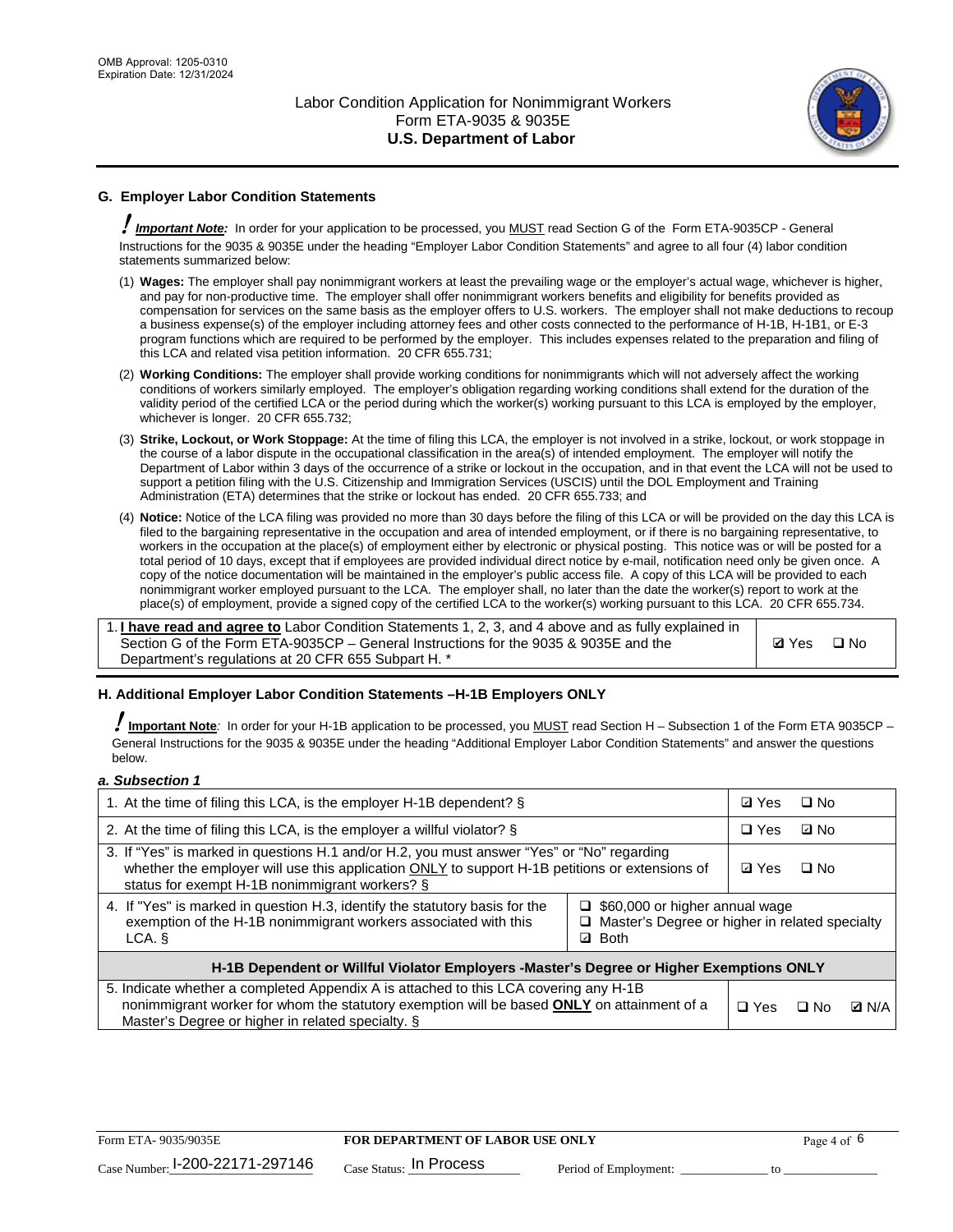

**If you marked "Yes" to questions H.a.1 (H-1B dependent) and/or H.a.2 (H-1B willful violator) and "No" to question H.a.3 (exempt H-1B nonimmigrant workers), you MUST read Section H – Subsection 2 of the Form ETA 9035CP – General Instructions for the 9035 & 9035E under the heading "Additional Employer Labor Condition Statements" and indicate your agreement to all three (3) additional statements summarized below.**

#### *b. Subsection 2*

- A. **Displacement:** An H-1B dependent or willful violator employer is prohibited from displacing a U.S. worker in its own workforce within the period beginning 90 days before and ending 90 days after the date of filing of the visa petition. 20 CFR 655.738(c);
- B. **Secondary Displacement:** An H-1B dependent or willful violator employer is prohibited from placing an H-1B nonimmigrant worker(s) with another/secondary employer where there are indicia of an employment relationship between the nonimmigrant worker(s) and that other/secondary employer (thus possibly affecting the jobs of U.S. workers employed by that other employer), unless and until the employer subject to this LCA makes the inquiries and/or receives the information set forth in 20 CFR 655.738(d)(5) concerning that other/secondary employer's displacement of similarly employed U.S. workers in its workforce within the period beginning 90 days before and ending 90 days after the date of such placement. 20 CFR 655.738(d). Even if the required inquiry of the secondary employer is made, the H-1B dependent or willful violator employer will be subject to a finding of a violation of the secondary displacement prohibition if the secondary employer, in fact, displaces any U.S. worker(s) during the applicable time period; and
- C. **Recruitment and Hiring:** Prior to filing this LCA or any petition or request for extension of status for nonimmigrant worker(s) supported by this LCA, the H-1B dependent or willful violator employer must take good faith steps to recruit U.S. workers for the job(s) using procedures that meet industry-wide standards and offer compensation that is at least as great as the required wage to be paid to the nonimmigrant worker(s) pursuant to 20 CFR 655.731(a). The employer must offer the job(s) to any U.S. worker who applies and is equally or better qualified for the job than the nonimmigrant worker. 20 CFR 655.739.

| 6. I have read and agree to Additional Employer Labor Condition Statements A, B, and C above and |       |           |
|--------------------------------------------------------------------------------------------------|-------|-----------|
| as fully explained in Section H – Subsections 1 and 2 of the Form ETA 9035CP – General           | □ Yes | $\Box$ No |
| Instructions for the 9035 & 9035E and the Department's regulations at 20 CFR 655 Subpart H. §    |       |           |

### **I. Public Disclosure Information**

! **Important Note***:* You must select one or both of the options listed in this Section.

**sqrt** Employer's principal place of business □ Place of employment

### **J. Notice of Obligations**

A. Upon receipt of the certified LCA, the employer must take the following actions:

- o Print and sign a hard copy of the LCA if filing electronically (20 CFR 655.730(c)(3));<br>
Maintain the original signed and certified LCA in the employer's files (20 CFR 655.7
- Maintain the original signed and certified LCA in the employer's files (20 CFR 655.705(c)(2); 20 CFR 655.730(c)(3); and 20 CFR 655.760); and
- o Make a copy of the LCA, as well as necessary supporting documentation required by the Department of Labor regulations, available for public examination in a public access file at the employer's principal place of business in the U.S. or at the place of employment within one working day after the date on which the LCA is filed with the Department of Labor (20 CFR 655.705(c)(2) and 20 CFR 655.760).
- B. The employer must develop sufficient documentation to meet its burden of proof with respect to the validity of the statements made in its LCA and the accuracy of information provided, in the event that such statement or information is challenged (20 CFR 655.705(c)(5) and 20 CFR 655.700(d)(4)(iv)).
- C. The employer must make this LCA, supporting documentation, and other records available to officials of the Department of Labor upon request during any investigation under the Immigration and Nationality Act (20 CFR 655.760 and 20 CFR Subpart I).

*I declare under penalty of perjury that I have read and reviewed this application and that to the best of my knowledge, the*  information contained therein is true and accurate. I understand that to knowingly furnish materially false information in the *preparation of this form and any supplement thereto or to aid, abet, or counsel another to do so is a federal offense punishable by fines, imprisonment, or both (18 U.S.C. 2, 1001,1546,1621).*

| 1. Last (family) name of hiring or designated official *   2. First (given) name of hiring or designated official *   3. Middle initial §<br>l SWICK | Jeremy .         | --- |
|------------------------------------------------------------------------------------------------------------------------------------------------------|------------------|-----|
| 4. Hiring or designated official title *<br>Corporate Immigration Attorney                                                                           |                  |     |
| 5. Signature *                                                                                                                                       | 6. Date signed * |     |